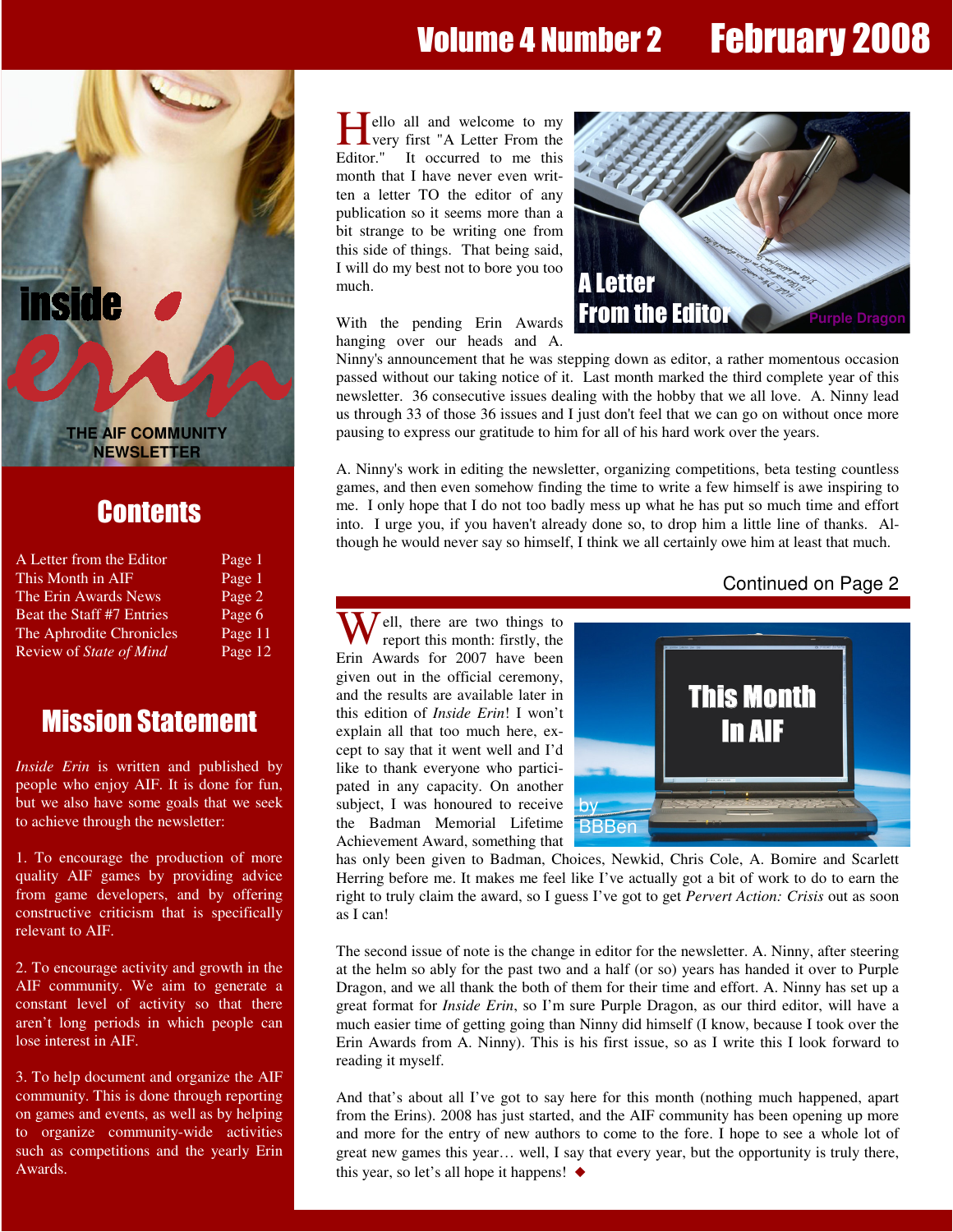# Letter from the Editor, Continued from Page 1

I suddenly realize that I'm talking a bit like he has died or something. He certainly hasn't and in fact, has not even retired. He is still on staff and the old boy has some life left in him yet as evidenced by the first installment of his new series "The Aphrodite Chronicles" which premiers in this issue.

Now, on to new business. I've been thinking about a few changes that we could make around here. One thing I was thinking of is that we could offer a cash prize to the winner of the mini-comp this year. I think that this would be -- excuse me a moment.

#### *What was that? We don't, really? Hmm, ok.*

Sorry about that folks. I've just been informed that we don't really have money in the budget to do something like that. It's too bad, I think it would have been a pretty good idea. Oh, what the hell, I believe in this so strongly that I'm am personally willing to take a pay cut to be able to offer the winners a little -

*What? What do you mean I'm not getting paid for this? Are you kidding? The next thing you'll be telling me that there's no 401K either . . . What!?*

Hmm, sorry again. It seems that I should have done a bit of research on this beforehand. It appears that I'm doing a little pro boner work here. Well, it's a good thing I like this stuff then huh? Ok, change of plans. Rather than coming in and changing things up right away, I think we'll just keep the status quo for a month or two. I hope to have some new features for you in the future, but for now I guess it's best to not mess around with a formula that's working pretty well.

This month, BBBen will let us know what happened at the Erin awards and who walked away with all the little gold trophies. We have the entries to the seventh Beat the Staff comp and a review from first time game reviewer Jhaerlyn.

For those of you who have been following along with my "How to Write a One Night Stand" tutorial, I must apologize for not having one ready for this month's edition. In addition to the admittedly great honor of being asked to take over as editor, an even more exciting event happened this month in the form of a brand new bouncing baby girl in the Dragon household. Well, I haven't actually tried bouncing her yet, but I assume she would. Mother and daughter are both doing fine but it has seriously cut in to my AIF time. I promise it will be back next month.

Well, that's about it for this month. One down and only 32 left to catch up with the Ninny formerly known as editor. Thanks for reading and until we meet again, remember to have fun and think dirty thoughts. ◆

The Erin Awards are done for another year, and we have our winners! Thanks to all the voters, this year we had 68 votes, which is the largest ballot yet. This is in large part to the online ballot designed he Erin Awards are done for another year, and we have our winners! Thanks to all the voters, this year we had 68 votes, which is by Knight Errant, so thanks very much to him. Thanks also go to the usual suspects in the Erins judging panel, who came up with the nominees. The awards ceremony was fun as usual, and this year we managed to keep the winners mostly secret, so the suspense was higher than ever!

All this info, as well as a transcript of the awards ceremony, will soon be available on the Erin Awards webpage at http://erins. aifcommunity.org/ so you can still check it out if you didn't manage to attend. Anyway, here are the award winners – hopefully the graphics for the winners will be ready soon and we'll be able to send them out in due course.



(NOTE: These little 'blurbs' were mostly written by A. Bomire, with only a few done by myself and A. Ninny.)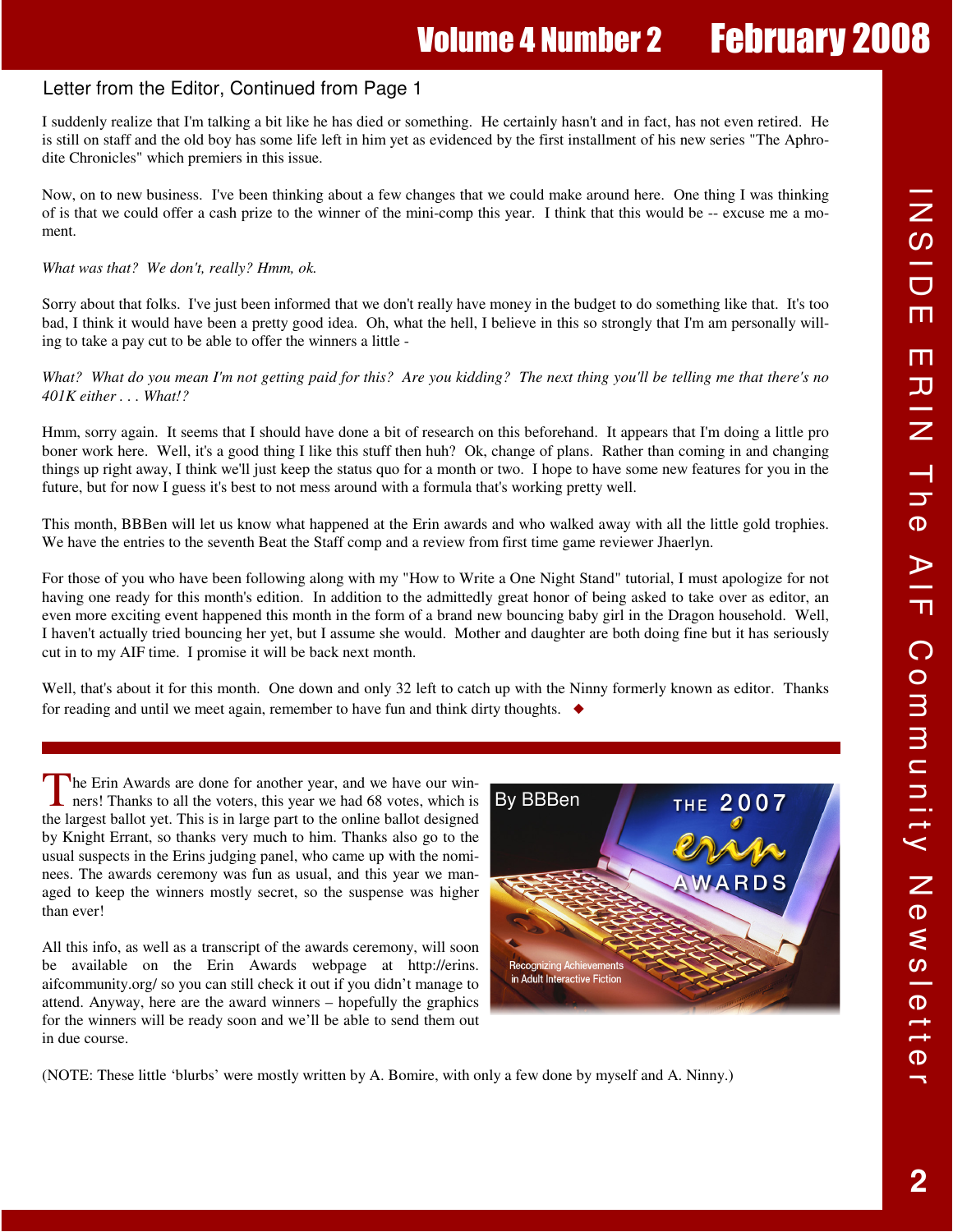# **Best player character:**

#### **1. Goblin (A Goblin's Life)**

Picture your usual AIF hero: tall, good-looking, and smooth with the ladies. Now picture the exact opposite: four-foot tall, green skin, pointed ears and ragged fangs, and you have the oddest AIF hero ever created. Yet for all of his faults, and believe me there are many, Burnout (with BBBen) has created a lovable character you can't help root for as he attempts to complete his goblinhood quest and score with an 'oomie breeder.

#### **2. PC (Crossworlds Part 4 – Scream for Me!)**

BBBen continues his compelling story arc in "Crossworlds 4 - Scream for Me", and with it he brings the player character that he has created and refined over his previous games. This character has developed from a virtually blank slate to having a distinct personality over the course of the games, and the troubles he faces in CW4 bring these to the fore.

### **Best non-player character:**

#### **1. Clara (Second Guest)**

In "The Second Guest", GoblinBoy (writing as ShadowDance88), creates the enigmatic and attractive Clara. The game won the 2007 AIF mini-comp category for "Best Characters", due in no small part to the role Clara plays in the game. She enters the game surrounded by an indefinable air of mystery and maintains a dual role of aloofness and provocativeness that draws the player into her web of intrigue.

#### **2. Ana (HORSE)**

Ana is the type of girl you *wished* you worked with (or maybe you do work with her, in which case - lucky you!). She's hot and sexy, and she knows it, but not in the stuck-up way. In fact, she has no problem at all flirting with the player, and the playful sexual interaction she engages with in the course of the game of HORSE makes the game that much more fun to play.

#### **Best one on one sex scene:**

#### **1. PC/Ana (HORSE)**

A. Ninny has long proved himself a notable writer in the AIF field, often finishing at, or near, the top of mini-comps and the Erins. His wonderful full game sexual encounter with Ana begins with playful teasing during the game of HORSE, which becomes more and more intense as the game progresses until the ultimate final encounter between the two. The actual game of HORSE is part of the sex scene, with both characters attempting to use sex to throw the other off their game, and the integration of sex and gameplay is very enjoyable.

#### **2. PC/Lisa (CW4)**

BBBen's character of Lisa is one of the reasons that the game has done so well in this year's awards - finishing first in writing, second in best game, and nominated for several other awards. The interactions between the PC and Lisa are some of the most compelling of the game, and the final encounter between the two is satisfying on many levels, not the least is the sexual hotness of the scene. The scene also manages to create a sexual puzzle by inverting the traditional arousal system and creating a contest between the two characters to see who can hold out against an orgasm the longest.

#### **Best threesome/orgy:**

# **1. PC/Molly/others (School Dreams 2 – Forfeit Fantasy)**

# **2. PC/Becky/Mike (SD2)**

Every author will tell you - writing threesomes or orgies is one of the hardest things to do in any AIF game. Just adding an additional character to a scene more than doubles the amount of descriptions you need to write. Yet GoblinBoy, in typical fashion, thumbs his nose at convention and practically fills "School Dreams 2: Forfeit Fantasy" with threesomes, combining just about every character in the game with every other character in the game. It is no wonder this game came in first and second in this category.

# **Hottest game:**

# **1. SD2**

Forfeit Fantasy had an enormous amount of sex, with a dramatic new level of sexual interactivity being introduced by allowing multiple sex acts to take place at once, in combination. The game also explores several kinks that meant School Dreams 2 explored sex in a way that no other AIF game out there has, or could.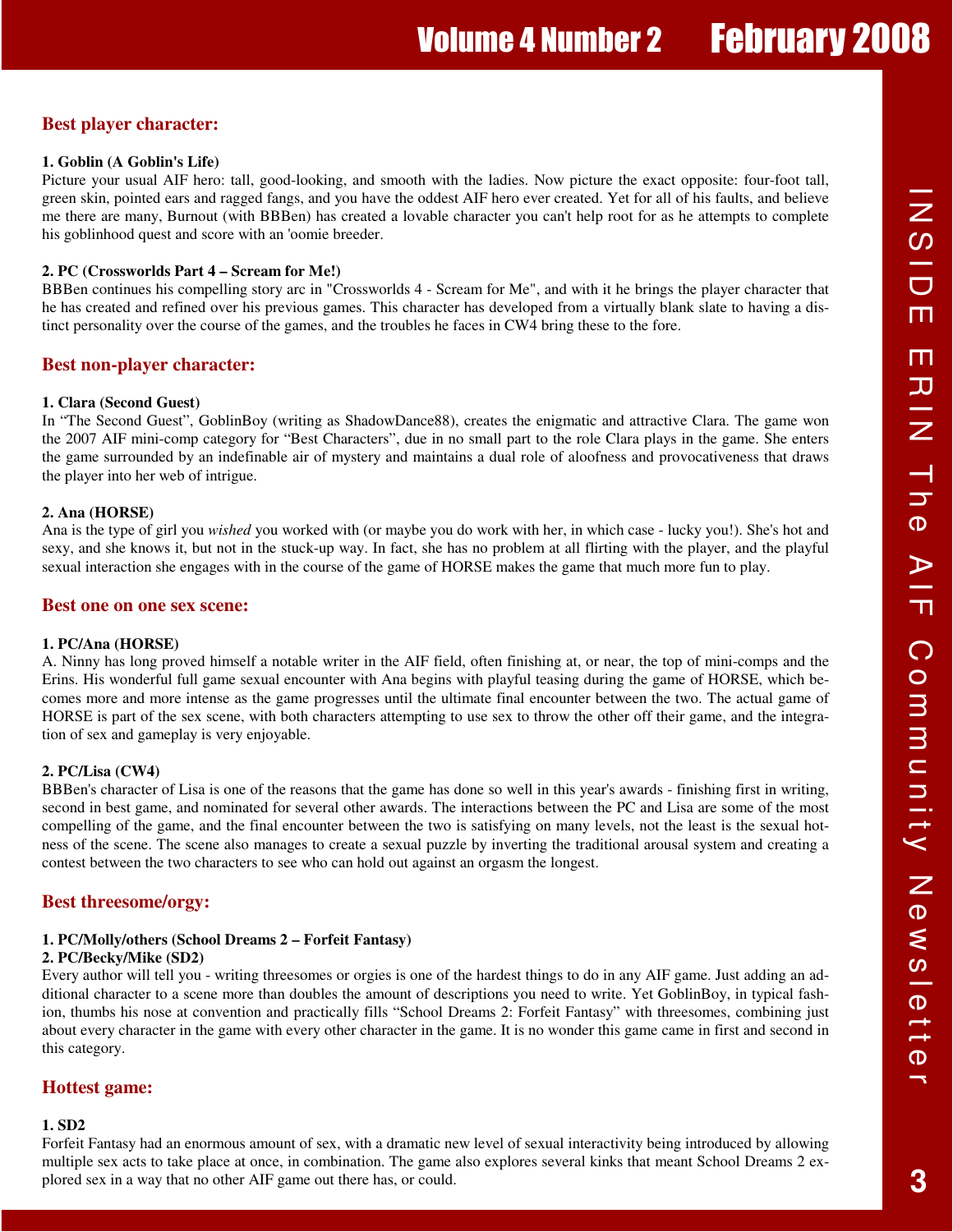#### **2. Second Guest**

As has come to be expected of GoblinBoy (even though here he is writing as ShadowDance88), this game is full of hot, racy sex. The multiple endings that you can experience have their own sexual encounters as well, with just makes the game that much more enjoyable.

# **Best technical implementation:**

#### **1. HORSE**

A. Ninny won this category for the same game in the 2007 AIF mini-comp, and was a shoe-in for it in the Erin's as well. His implementation of playing a game of HORSE with a hot, sexy co-worker is smooth and seamless, with plenty of opportunity to play the game in different ways. Whether you play straight-up, or try to distract your opponent, it all interacts very well.

#### **2. CW4**

In "Crossworld 4: Scream for Me", BBBen has once again written an excellent game. He brings about the feelings of horror and hazy uncertainty in a manner that is not in your face, something that isn't easy. The scene changes and character encounters are all done smoothly, without any jerky feelings that you sometimes get when things just don't fit right, and the game attempts and achieves many subtle complexities that are not normally seen in ADRIFT games.

# **Most innovative:**

#### **1. HORSE**

Writing stories in games is hard; writing puzzles in games is hard; but writing games in games is harder still. Writing a game within a game without making it seem mechanical and stiff is very challenging, yet A. Ninny shows off the same skills he used in writing the craps game in "Malaise" to create the game of HORSE. The game play is smooth and easy, and it doesn't feel at all forced and awkward as such things can sometimes be.

#### **2. Time in the Dark**

For sighted people, picturing the dark world of the blind can be difficult, even impossible. Yet Purple Dragon attempts just that in his game "Time in the Dark". You, the player, are forced to live in the world of the blind, at least for part of the game. This bold step is one reason why this game did so well in this category – the fact that Purple Dragon pulls it off very well is the other reason.

# **Best Use of Multimedia:**

#### **1. Ghost**

Using the program "Daz3D" GoblinBoy actually created his own 3D animated sex pictures for Ghost. Being one of the rare examples of original erotic artwork made for an AIF game, this was sure to guarantee Ghost a win in this category.

#### **2. Casabian Virus**

The Casabian Virus repeated GoblinBoy's popular feature of including picture "hooks" to allow players to include pictures of their own selection to be used by the game. Though it didn't include any actual multimedia, this category is "best **use** of multimedia", after all.

# **Best writing:**

#### **1. CW4**

The epic adventures of Janey, Lin, Debbie and the PC come to conclusion in this very well written fifth entry in the series. This game has probably the best atmosphere of all the games released in 2007; you feel as hazy and uncertain as the main character as you try to find out just what is going on, what is real and what is only imagined. The sense of unease and creeping horror you feel is present but not overbearing, culminating in a climax that ties together themes and plot threads from throughout the series.

#### **2. A Goblin's Life**

How do you make a short, slimy, disgusting goblin likable? Well, take a look at "A Goblin's Life" and you'll see. Burnout (with BBBen) does a great job of writing the dialog and interactions of the Goblin. You get to see the world through his eyes, and the phrases, descriptions and dialog in the game are all written with just that hint of "goblinese" that lends it credence.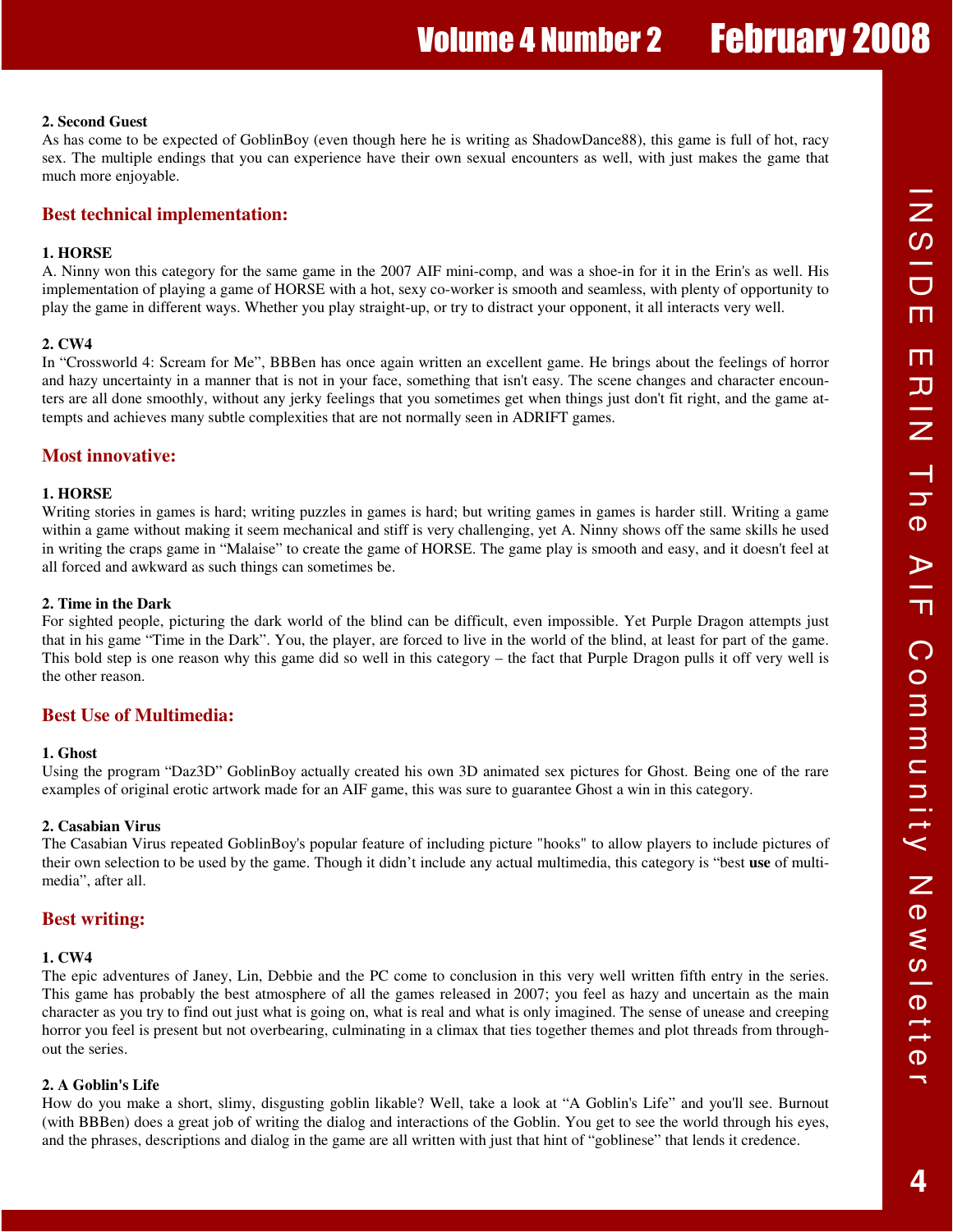# **Best Humour:**

#### **1. A Goblin's Life**

It is no secret why "A Goblin's Life" won the award this year for best character and was runner up for best writing – it is quite simply the funniest game to have been written in a long time. Burnout (and BBBen) have quite capably captured the troubles of the goblin, with laugh out loud scenes as the goblin attempts to complete his quest to score with an 'oomie breeder.

#### **2. The Last Hurrah**

In "The Last Hurrah", Priapus Rex presents us with a long-time philanderer who has sworn off straying to his fiancé, but is presented with a seemingly never-ending stream of temptations. The situations are tired and clichéd, but that is exactly the humour of them. They are so over-used that Priapus Rex presents them in a totally outrageous manner, embracing the cliché and then going so far beyond it that you can't help but laugh.

### **Best new author:**

#### **1. Burnout**

Burnout's first game came in second in the 2007 mini-comp, only beaten by GoblinBoy's winning entry. The adventures of the horny little goblin showed great passion and enthusiasm in the writing, and showed the promise of a lot more hot, amusing and distinctive adventures from this new author.

#### **2. Knight Errant**

Who would think of translating a 2000-year old Greek play into modern AIF? Knight Errant, that's who. Knight Errant's treatment of Aristophanes' "Lysistrata" is one that sent many a player to the pages of their encyclopedia (okay, Wikipedia), a step in the direction of establishing Knight Errant as the thinking man's author.

### **Best beta-tester:**

#### **1. A. Bomire**

A. Bomire is probably the smartest beta-tester in the community. He has great ability to find bugs in a game, but more than that he is able to apply his knowledge of programming to make a guess at what the cause of aproblem is. More often than not his guess is right on the money. Also, he brings a sense of humor and willingness to work to really 'get' the games he tests.

#### **2. A. Ninny**

What can be said about A. Ninny's beta-testing that hasn't already been said? Despite not winning this year, he is probably the best beta-tester to have worked in the world of AIF.

# **Best short game:**

#### **1. Second Guest**

After winning the 2007 AIF mini-comp, winning the Erin for "Best NPC" and coming in second for hottest game, is it any wonder that "The Second Guest" by GoblinBoy (writing as ShadowDance88) has won the award for "Best Short Game"? If you are wondering, then you probably haven't played the game!

#### **2. HORSE**

A. Ninny's "HORSE" has already won the award for "Best One on One Sex Scene", "Best Technical" and "Most Innovative", and came in second for "Best NPC". His portrayal of the flirting that goes on between the PC and Ana as they play HORSE (leading to the obvious ending encounter between the two) is well done and enjoyable, displaying why this game did so well in this category.

#### **Best game:**

#### **1. SD2**

In "School Dreams 2: Forfeit Fantasy", GoblinBoy continues showing the rest of AIF just exactly how it's done – hot, fun sex in a playful atmosphere. This fantasy romp explores more sex than any game since GoddoG's "Fever Cabin", and does so with GoblinBoy's usual combination of wit and heat. The game pushes the boundaries of the traditional format of sex scenes in AIF and, in true 'game of the year' style, attempts and achieves things that no other game would dream of doing.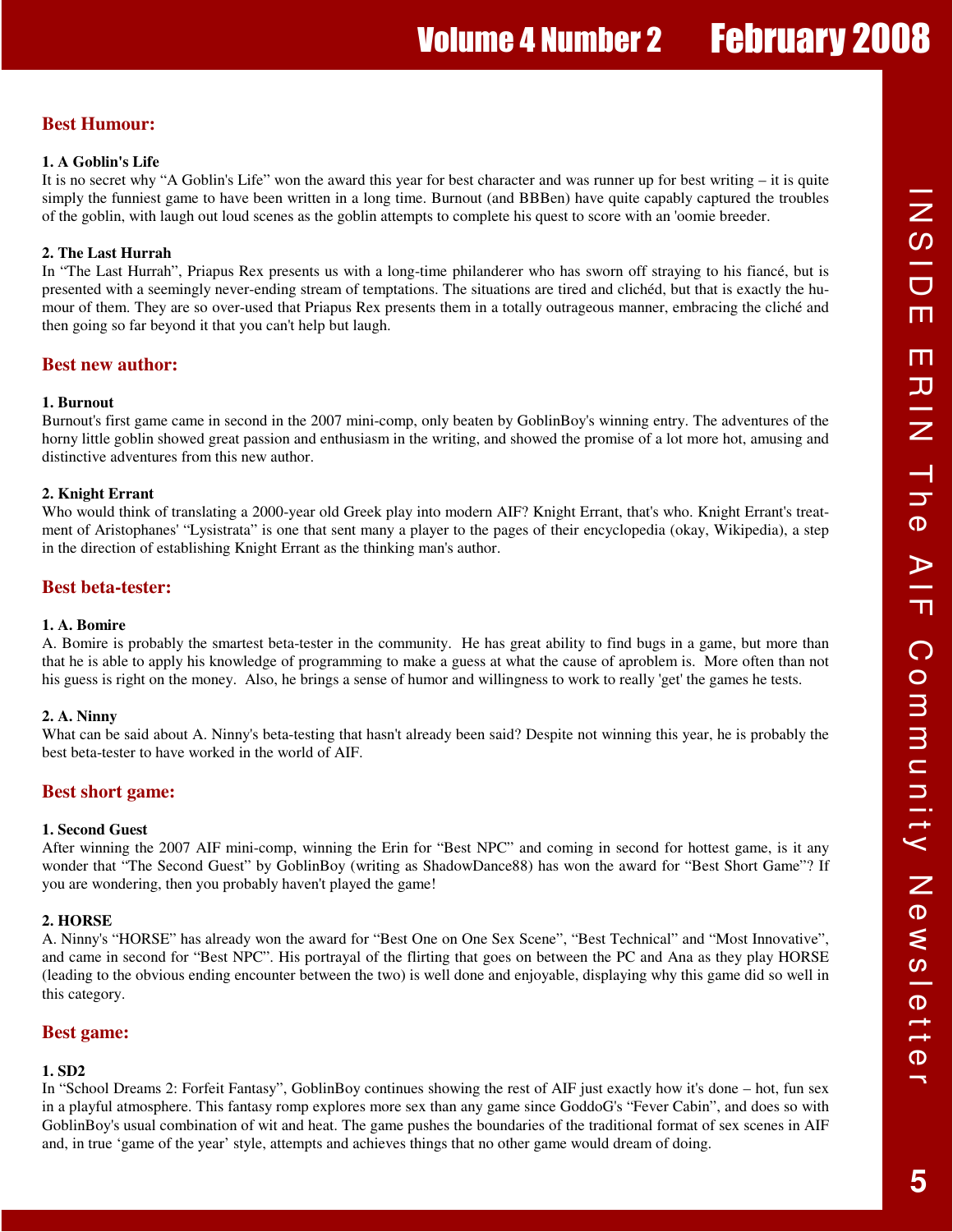#### **2. CW4**

The Crossworlds series may be the most underrated series of games in AIF. Each builds upon the continuing story of Janey, Lin, Debbie and the player – yet each stands alone. "Crossworlds 4: Scream for Me" is undoubtedly the best written of any of the series (as indicated by the Erin award for "Best Writing"), and finishes the compelling story arc begun way back in "The Sleepover" (now re-released as part of "Crossworlds Part 0: The Girl Next Door"). Yet it still contains the humour and whimsy we've come to expect from BBBen's works, despite its dark nature.

### **Badman Memorial Lifetime Achievement Award:**

#### **BBBen**

When BBBen burst onto the scene in early 2004 with "The Sleep Over" and "Janey's Diary", who knew that the AIF world would see the introduction of one of the longest and compelling story arcs in AIF. For most authors, that would be enough, but BBBen also threw himself into other pursuits – winning the 2004 mini-comp; helping to found a "review group" that would take on the daunting task of reviewing all of the games released into the AIF field; becoming a constant contributing author to the AIF newsletter; providing lots of ideas and suggestions for the improvement of the field, including writing many helpful articles on writing AIF; and finally taking on the somewhat daunting task of coordinating the annual Erin awards. He has proven himself to be something of the AIF Renaissance man, and truly deserving of this award. ◆

Congratulation to A competition. The comps, way to go AB. ongratulation to A. Bomire for his win in the sixth Beat the Staff competition. That makes an amazing three wins out of the six

The challenge for this month was a bit different from the norm. Anyone who has played Ideal Pacific Coast University (IPCU) by Newkid should remember both the gorgeous sunbathing chick and the frustration at not being able to do anything with (to) her. Our entries for this month give some ideas about what might have happened.

Unfortunately, we didn't receive a single non-staff entry this month, reinforcing our decision to take a break from the Beat the Staff competition. It, or something like it, may make a reappearance at some point but for now, perhaps it is best to let it fade into the background

for awhile. We are printing the staff entries here for your reading enjoyment, but since there is no one to compete against there will not be a vote this month.

For those few of you who haven't played the game, here's the setup.

#### PORTILLO ROAD

Portillo Road is a small, winding street, which runs through an undeveloped meadow on the back side of campus. Your dorm is located to the west, while another dorm, Paul Johnson Hall, is to the east. Fraternity Row is to the north.

The sunbathing chick is a very good-looking girl, with sandy brown hair bleached almost blonde by the sun. She sports a tan that is so golden brown that it almost glows. She wears a white Lycra bikini top. Its wide, triangular cups showcasing their luscious contents. She seems excited, and her nipples tent out in front rather obviously. The fabric appears to be that tan-thru stuff, but since it is patternless, you can actually make out an impression of dark aureoles underneath. The bottom is a white thong that is barely a few finger's width in front, and probably invisible in back. The strings across her hips are made of tiny silver chain. She is sitting on the ground. She is sitting up cross-legged, reading a paperback.

>

**Entry #1: A. Bomire—Staff >yell**



<u>In the Common Section</u>  $\overline{Z}$ **OC** <u>In the Common State State State State State State State State State State State State State State State State State State State State State State State State State State State State State State State State State State Sta</u>  $\overline{\mathbf{U}}$ 

line and the control of  $\overline{\mathbf{C}}$  $\frac{1}{1}$ 

 $\boldsymbol{\sigma}$  $\overline{\phantom{a}}$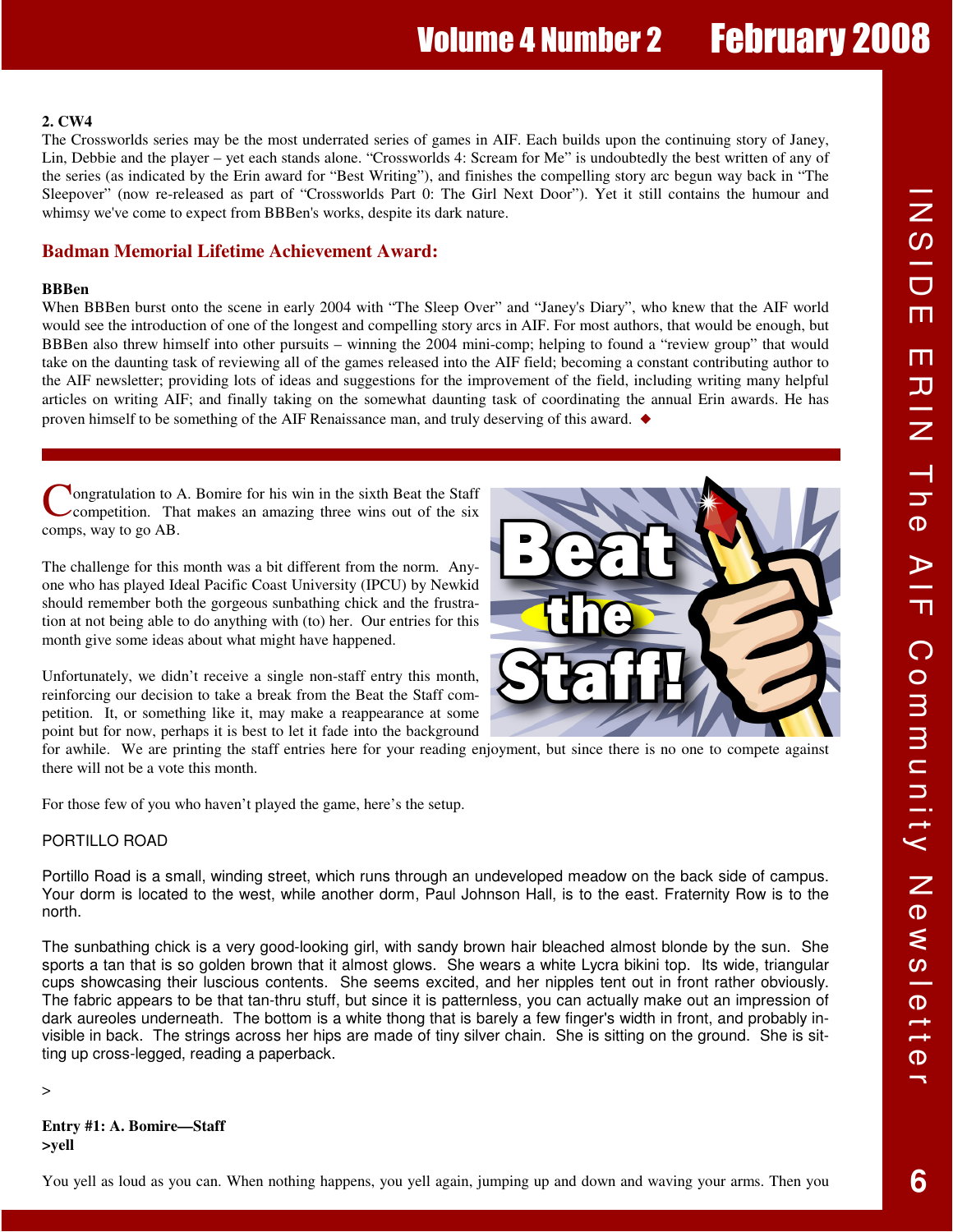scream loudly while running around Sarah in circles.

Sarah sighs, dropping her paperback and looking up at you. "What the hell are you doing?" she asks.

"What am I doing?" you respond, a note of hysteria in your voice. "What am I doing?" you say again. "I'm TRYING to get your ATTENTION!" you shout. "I've tried everything else. EVERYTHING!!" You begin pacing back and forth. "I say 'Hi' and you ignore me. I try to give you things..you ignore me. I try asking you questions and even doing rude things to you..YOU IGNORE ME!" You stop, staring at Sarah, waving your arms in the air. "I mean...do something! Say 'Hi'! Ask me to go away! Tell me to get lost, for God's sake! Do something..ANYTHING!"

Sarah clucks her tongue. "So let me get this straight – you want to go out with me, right?" You just gape at her, then nod. She nods back, then picks up her book. "I'm gay."

You stare at her for a second. "Oh," you say sheepishly. She ignores you, turning a page in her paperback. "Uh..sorry to bother you." She continues reading. "Uhm...bye?" Sarah reads her paperback. You clench your fist until the knuckles turn white, then take a couple of deep breaths. Muttering under your breath, you turn away.

**>**

#### **Entry #2: A. Ninny—Staff >hit on woman**

You take a look at the gorgeous but haughty woman who continues sitting and pointedly ignoring you, and you decide that the time has come for you to make your move. You consider some options for opening lines but failing to come up with anything overwhelmingly witty, you sit down on the grass next to her and simply greet her with a "hi."

She lowers her paperback and looks at you, a tight-lipped frown crossing her face. "I'm not interested, frat boy," she says. Well, at least she acknowledged you at last. Time to see where this can go.

"Really. Why is that," you counter, making it sound like a challenge. "Based on how you're dressed and how your clothes have been becoming more and more revealing recently, it looks like you're interested in almost everything."

She pauses to consider this, then responds, "my clothes have nothing to do with you. I'm simply way out of your league."

"You know, until just recently I would have probably agreed with you. But I've been on an amazing quest of late that has changed my estimation of who is and who isn't out of my league. Since my adventure started I've made it with the tennis star, two sorority divas, a pair of ditsy cheerleaders from the school across the water, the flaky English professor, the feminist rabble-rouser, the preacher's daughter-turned-stripper, and last but not least, the Dean's wife."

She doesn't pause to think before saying flatly, "I really don't think that's likely."

"It's true, though."

"But have you paused to consider how massively unlikely that is?"

"No," you state firmly, "I haven't -- just how fantastically amazing it has been."

"Fantastic, unlikely, same thing," she responds, dripping irony.

"Are you hungry? Perhaps you'd like to continue this argument over dinner?"

She begins gathering her things. Is she accepting your invitation? Then she sighs meaningfully and says, "look, you seem like a decent guy, but the real reason I'm not interested is that you're fictional and I'm not."

You really thought you'd heard every blow-off line, but this is entirely new. You decide to explore further. "Fictional? What do you mean, fictional? I don't think I'm fictional."

"But you are. Not only that, you're interactive-fictional. That means that you're not only given your dialog and actions by the author, you're under the direct control of the reader as well. That explains how you've had all that sex and you're still ready for more."

"That's not normal?" You ask, surprised. "It's how I always am. I thought it was part of being 21 and male."

"Well, that's partially true," she concedes, "but how many orgasms have you had since your 'quest' started?"

"I lost count," you admit.

"Check the transcript," she suggests.

"Good idea!" you say excitedly and quickly scroll back through your quest, focusing on each sexual conquest and rereading it fondly. "Look at this one!" You exclaim, "this is how I snuck into the women's showers and had the tennis star jump me. And here… you point to a particularly hot exchange, is where Denise finally conceded to give me a blowjob."

"And that's another thing," the girl says, "real people don't have transcripts – we have memories. It's different. Instead of a textual roster of events, we have emotion-colored recollections. But you wouldn't really be able to understand." "You don't have a transcript?" you ask, amazed.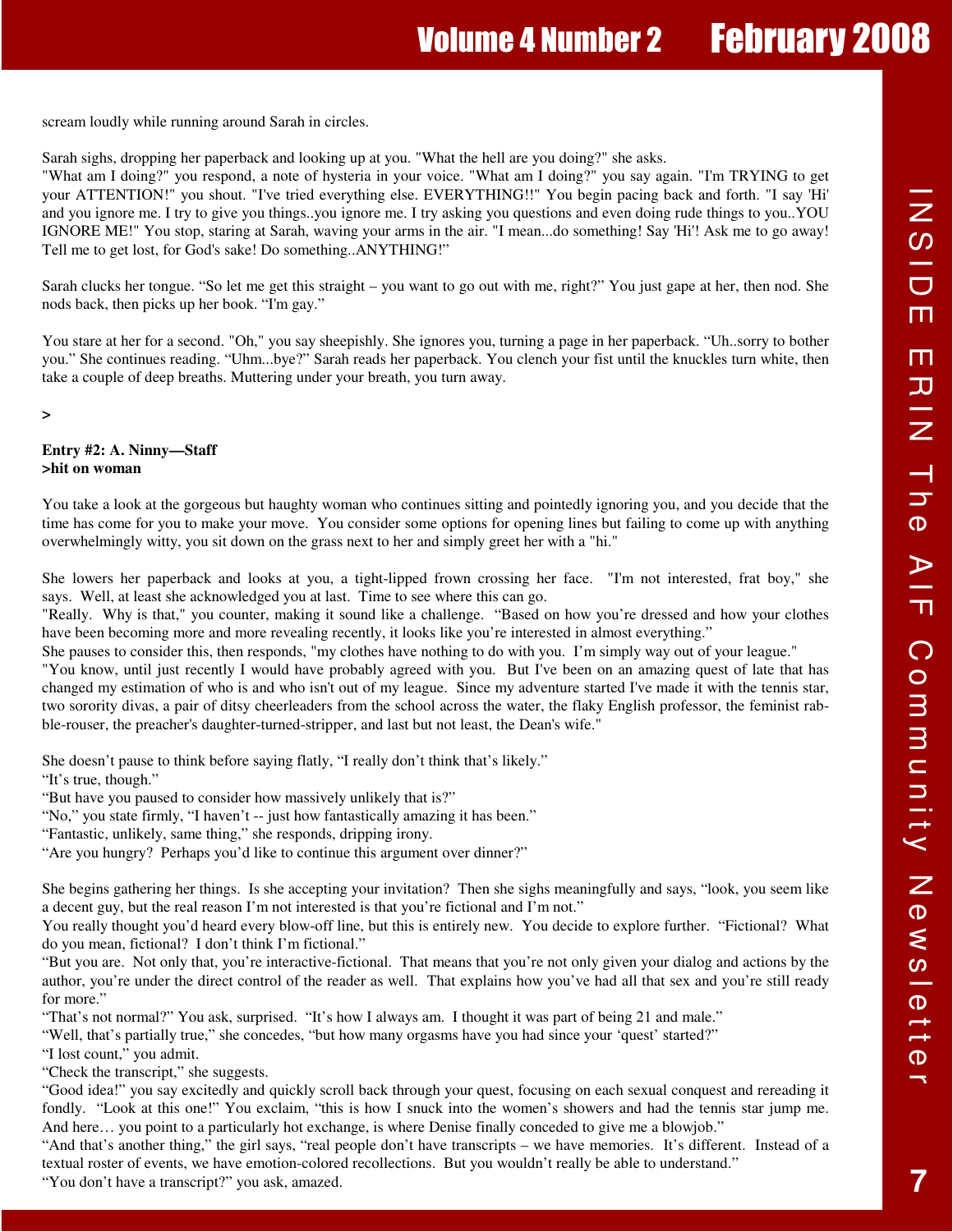"No, I don't."

"You show up in my transcript," you say. "Look, here you are, and here again, and again, and here you were in your yellow bikini…"

"Weren't you supposed to be counting orgasms?" she reminds you.

After a moment, you reach the beginning of the transcript and the end of your count. "Well, I had about fifty orgasms," you say.

"In how much time?" She asks.

"Time?" You say, confused. "What's that?"

"Ah, yes. You don't have time – only turns. That's why it's the same for you to get to the school across the water as to walk right over there. Distance, time, velocity – these are concepts that are meaningless in this world…"

"Can I ask you something?" you interrupt.

"Huh? What?"

"Well, if you're 'real' and not 'fictional' as you say, then what are you doing here?"

This gives her pause and her eyes begin to look glassy. Finally, you think, you may have gotten to her. "It's my exboyfriend," she says, "He locked me on this godforsaken bit of lawn when he wrote this. It was his idea of revenge to put me in a game where virtually every female character is getting laid, but I'm not." She looks down and considers her magnificent body for a moment, then adds, plainly, "at least he thought kindly of my appearance when he put me here."

"He must really think you're something special to make you look this gorgeous," you say.

"Thanks, you're actually very sweet, for a fictional boy."

"Listen," you say excitedly, a brilliant idea suddenly occurring to you, "can't you see the benefit of having sex with a fictional person? It's like a fantasy! The sex would be far better than it will be in reality. Look," you say, scrolling back through your transcript to the encounter with Amanda, the flaky English professor who you seduced by reading her poetry to her, "read this – it's total fantasy but brilliantly hot and sexy. It's an example of how amazing fictional sex can be."

She takes the transcript from you and starts reading. As she does, she shifts uncomfortably and blushes from time to time. Sometimes she laughs, when she comes across some of Amanda's ridiculous poetry, and then she'll let her mouth drop open and her breathing will become a bit hoarse. Her nipples harden noticeably and she occasionally brushes her fingers across them but tries to make it look like she's adjusting her bikini. By the time she hands the transcript back to you, her demeanor has shifted entirely. She gives you that unmistakable look of invitation and you close the gap between you and press your lips to hers.

**>**

#### **Entry #3: Purple Dragon—Staff >W**

As you head for your dorm you hear someone behind you say, "Hi" and turn to see who it was. You are surprised to see that the only person there is Sarah in her usual place tanning on the lawn. You look around to make sure no one else is there and then ask, "Did you say something?"

Smiling, she says, "Yes, of course, I said hi. Why do you look so surprised?"

"Well, after all the times I tried to talk to you and you ignored me, I was beginning to wonder if you could talk at all Sarah."

"You know my name?"

"Yeah, I asked around a bit, back when I still cared."

"Ouch," she says with a wince. "I guess I deserved that. I'm sorry for being rude but I've been trying to conduct a little experiment for psychology class and things had to be handled just right."

Wondering where this is going, you ask the obvious question, "What kind of experiment."

"Well, the idea is that once someone gets used to something enough, they stop noticing it at all. I've spent most of my free time for the last several weeks out on this lawn trying to find out is how long it would take before people ceased to notice me sitting here."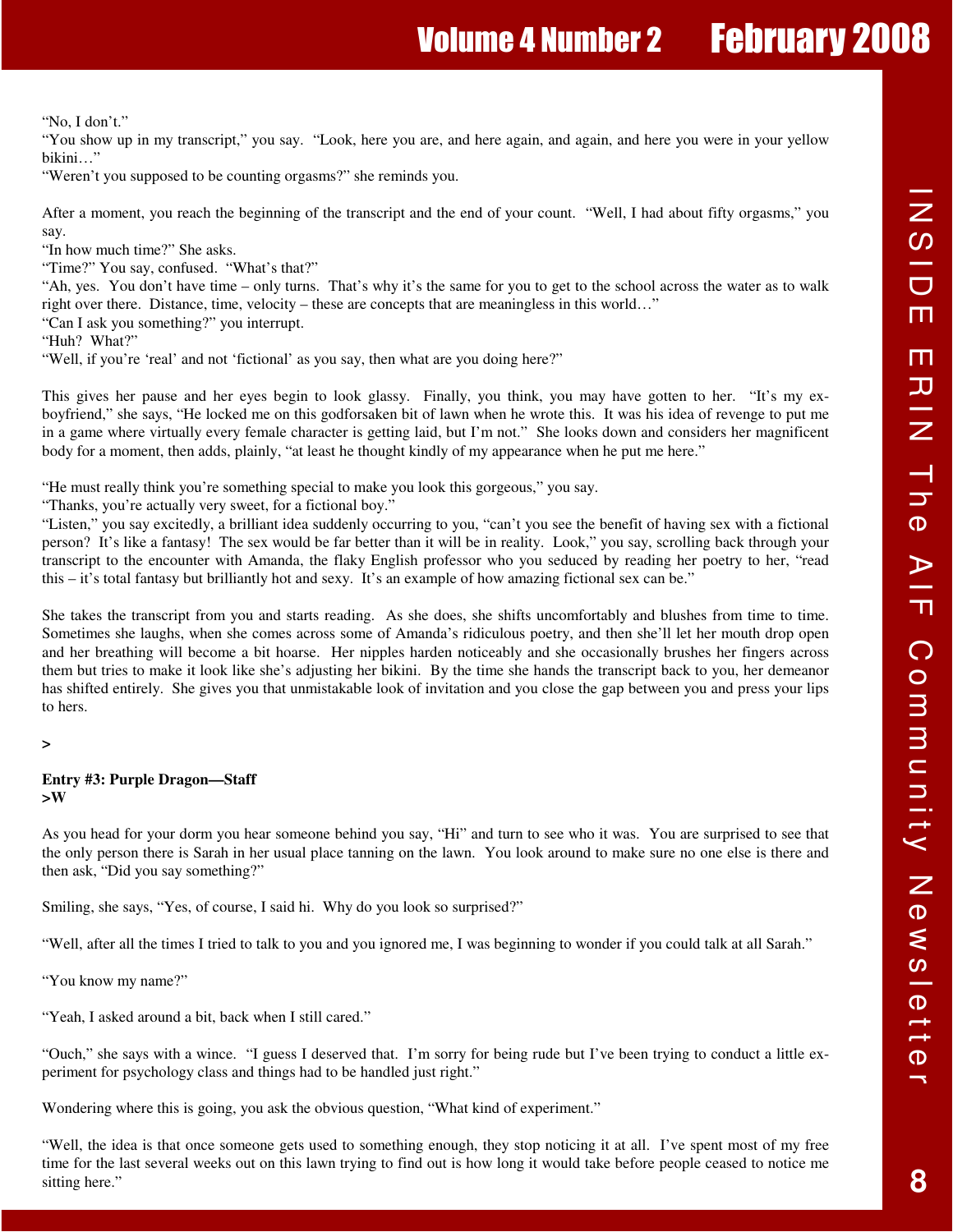"Dressed like that?" you ask with a raised eyebrow, "probably forever."

"Oh really?" she says with a smile. "When I first started coming out here, yes. But every day I drew a bit less attention and the longer I stay out, the less attention I get."

"Well I certainly noticed you, even tried to talk to you a couple of times."

"That's right, you did. But that was when I first came out today. Since then I've watched you go in and out of your dorm there a dozen times and you haven't even glanced my way."

You think about it for a moment and realize that she is probably right, but then again, you have a lot on your mind today. "So what's changed? Why are you talking to me all of a sudden."

"I'm ready to take the experiment to the next step and I need some help."

"What kind of help," you ask, not at all feeling like playing the guinea pig.

Instead of answering directly she says, "Did you notice that last week when I was out here I took my top off for awhile?"

"I think I would have definitely noticed something like that."

"But you didn't," she says. "You walked right by without even looking at me.

"Bullshit!"

"I'll prove it to you. Have a seat."

Skeptical, but now a bit intrigued (and horny) you sit down next to her on the lawn. Without saying another word she reaches behind her back and unties the strap of her top, letting it slide off her shoulders. Her bikini didn't leave a lot to the imagination to begin with but you are still not quite prepared for how gorgeous her tits are when they make their appearance. Nipples that were seconds before tenting the front of her top are now pressing into nothing but air and they aren't the only things that are stiffening.

"Ok now, sit very still and just watch" she says.

"Oh I'm watching, believe me."

She has the grace to blush a bit as she says, "yeah, well while your watching those try to keep an eye on anyone who passes."

You can't help but think how stupid this is but you are certainly not going to try to talk her top back on. You see someone out of the corner of your eye and turn your head slightly to see Fixer heading toward his dorm. His path will take him right by you and you smile to yourself, trying to guess what his reaction will be. Your mouth pops open in amazement when he passes less than 20 feet from you without even looking down and disappears into his dorm.

"You see?" she says.

"I do" you reply. "And I never would have believed it if I hadn't. Well, you've got my attention but what do you need my help for?"

"Like I said, I've already gone this far. Now I'm trying to see if even something as extreme as human copulation would be sufficient to draw attention to me."

"Huh?" you say, showcasing your brilliant intellectual prowess.

"It's my theory that not even two people engaged in sexual intercourse will be enough to draw people's attention through the dead zone I've created."

"What?" you ask, sure you must be misunderstanding what she is saying.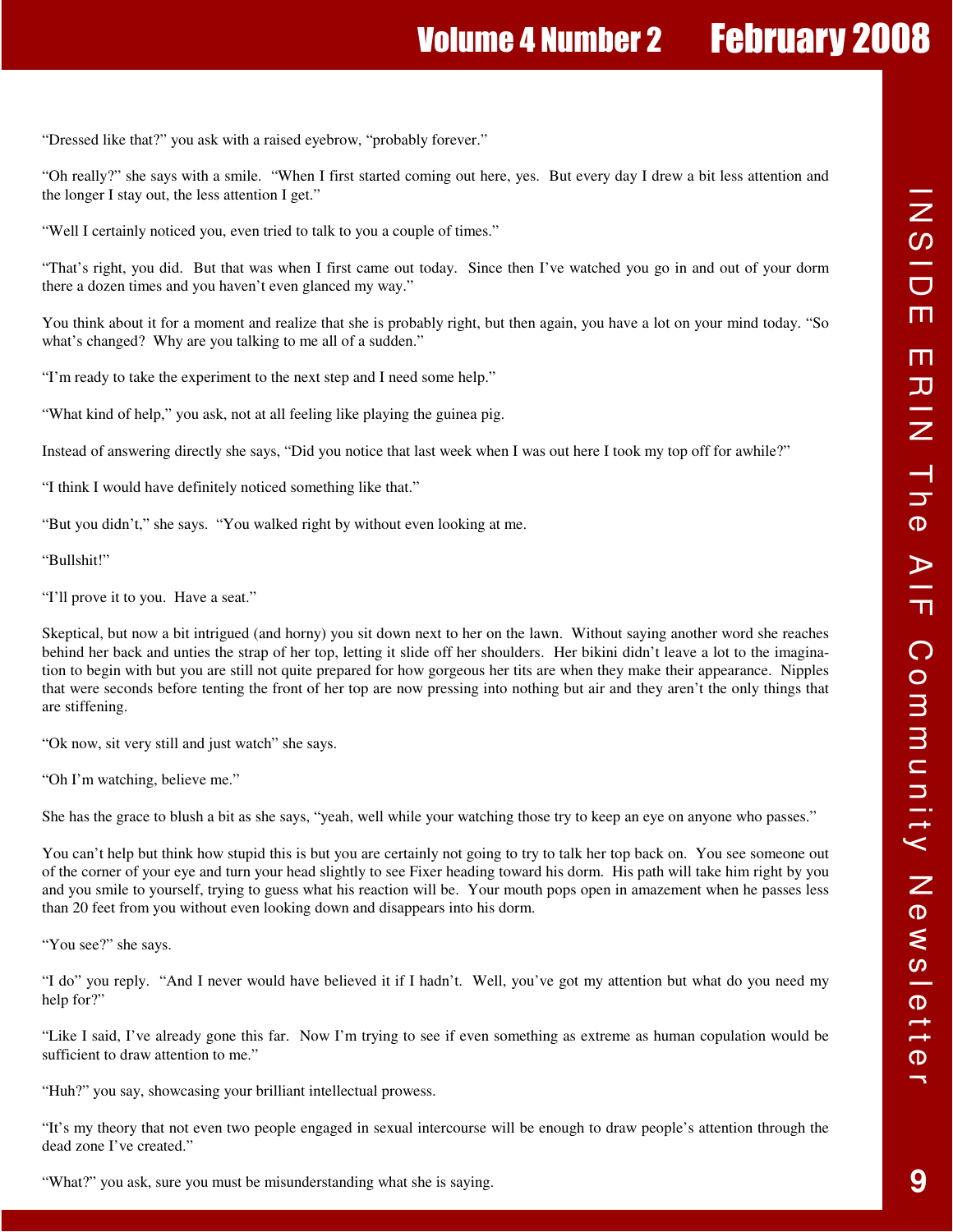"Let me use little words that you can understand," she says slowly as if talking to a two year old, "I want you to fuck me."

"Right out here on the lawn? Are you crazy?"

"No, I am certainly in possession of all of my faculties," she says as she leans back. Then she reaches between her legs and pulls aside the narrow strip of material that barely kept herself covered, revealing a bare pussy with enough moisture between the lips to show that, experiment or not, she is obviously getting off on this a bit on some level. "Now, do you want to fuck me or not?"

Well you've never turned down a request like that before and you should have known that if something like this was going to happen, it would be on a day like today, when it seems like everything with a pair of tits is throwing herself at you. You reach down, pull out your cock and kneel between her legs.

"Slowly now," she instructs "No sudden movements and no noise or it won't be a true test."

Nodding, you slip slowly between her lips, finding her warm, wet, and tight. It would be quite exciting enough even if you weren't fucking her on the lawn between two dorms. You try to go slow but soon you are breathing heavily and notice that Sarah is biting hard on her lip and moaning softly into her closed mouth. When her eyes widen and you feel her cunt clamp down on your cock you finally lose it and empty yourself into her. Now spent, you lie between her legs content at last to remain still when you hear someone clear his throat behind you and turn to see the dean standing there.

"It's because of things like this that I will see that miserable fraternity of yours reinstated over my dead body."

You look down at Sarah, who just shrugs. "Oh well," she says, "back to the drawing board."

**>**

# **Entry #4: BBBen—Staff**

#### **> xyzzy**

You take a step toward the girl and open your mouth to speak, when you see a strange haziness in the air… like the wavy lines of heat rising from the ground, or…

*Wham!* You are suddenly thrown backward and to the ground. You look up to see what hit you, and right in front of you two young women suddenly… well, materialise is the only word for it. One is curvy, with short blonde hair and a tight Star Trek style spandex costume, while the other is petite, with long, red hair and is dressed like some kind of mediaeval princess.

"No, still not right," the blonde mutters, looking at a device covered in flashing lights she holds in her hand, "We're a long way from *Crossworlds Part 4* now."

She looks around and sees the sunbathing chick, saying, "Good looking girl…" then she turns and sees you, and says, "Oh, sorry, buddy. Were you hitting on her?"

"I shall give thou 'hitting'," the redhead says, slapping the blonde on the back of the head, "We need to get moving, or the brave knight shan't be able to save the day!"

"Yeah, you really don't get how time travel works, do you?" the blonde enquires, before the princess gives her another slap to the back of the head.

"Just get us out of here!" she exclaims, so the blonde mumbles something under her breath and pokes at the weird device she's holding. The two women dematerialise as quickly as they appeared, and you are left lying on the ground in front of the sunbather.

"I'm going to act like I didn't see that," she says, and goes back to reading her book. ◆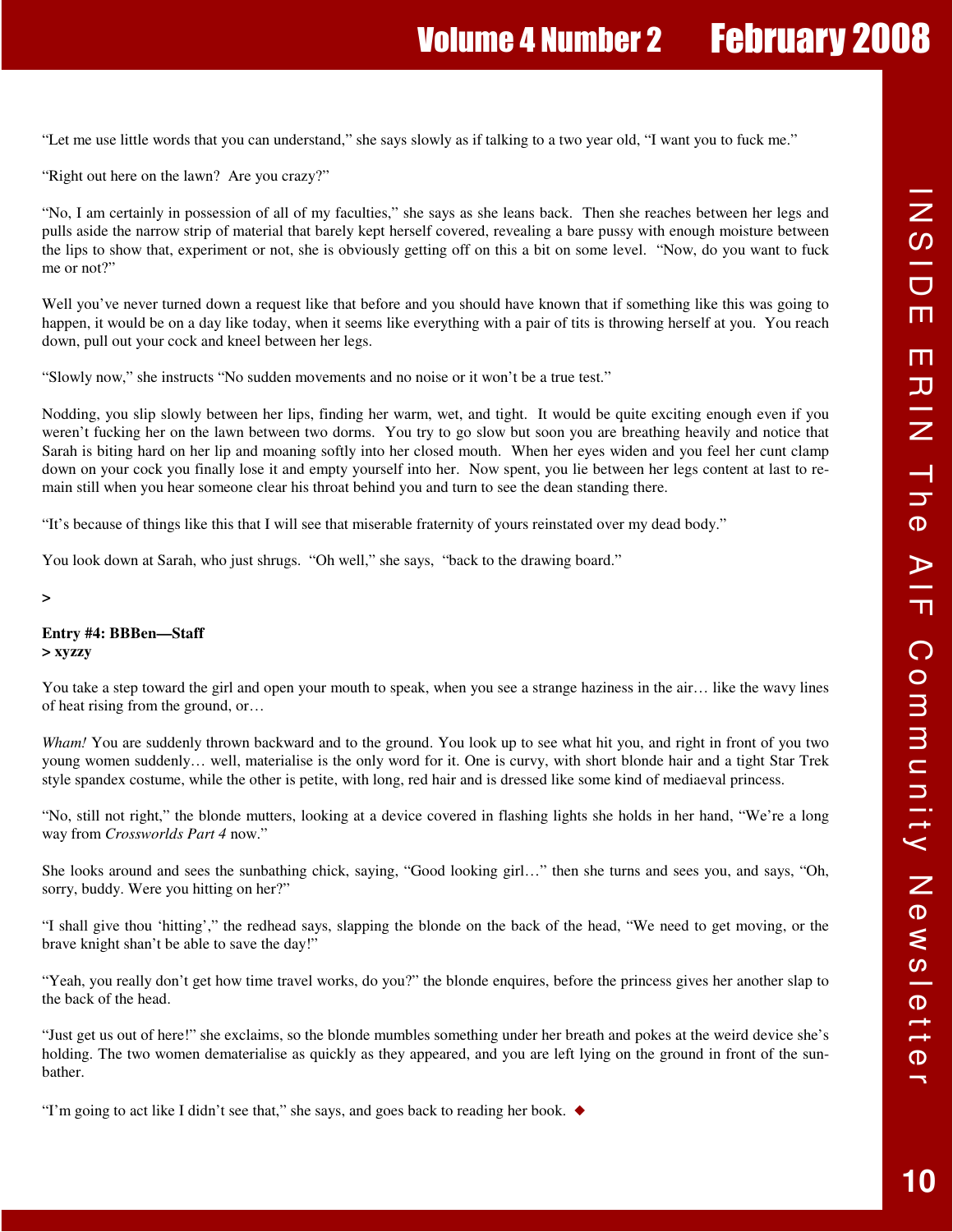# Volume 4 Number 2 February 2008

# 'ear mortal men and women,

Some of my periodic returns were triggered by great need, while other times I've come back for a dose of enjoyment, or simply to share myself with the world. I've returned when the world needed to be reminded that humans need, and needs to provide, pleasure and love. In the black times when everything having to do with sex becomes taboo – that's when I'm needed the most. And at times like those I find myself in now, when sex begins to get too cheap, I can remind humans about the value that sex and love rightly command.

If there's a woman you remember or have read about who is famous

for creating a moment of liberation: that was me. If there's a woman whose image is burned in your memory, it's more than likely that it was me, too. Lady Godiva? That was me. Jezebel? Guinevere? They were me too (I got a bad rap for Jezebel but that's based on the story as told by the buttoned-up puritans who related it hundreds of years later). Mona Lisa. Audrey Hepburn. The model in Botticelli's "Birth of Venus" – well, that's too obvious. When I was Janis Joplin I helped end the closed-eye repression of the 1950s and triggered the free love movement that followed.

I am Aphrodite, immortal goddess of love. It's the Greek name that I use most frequently because that civilization especially understood and appreciated my contribution. The Romans appropriated the Greek traditions and changed my name to Venus, but they abandoned me when they adopted Christianity, a religion that diminished my powers but made me more necessary than ever.

And I'm not alone. I can offer you numerous examples of immortals stepping into the very heart of human affairs. Joan of Arc, for instance – that was Athena, the chaste defender of the righteous. If you'll excuse my colloquialism, there's a girl who badly needs to get laid. Hera's here too, right now. She has found herself the very familiar role as a maddeningly jealous wife of a great leader who harbors huge ambitions of power for herself. Sound familiar? Queen Elizabeth I was one of us as well she was Artemis, goddess of the hunt. Eleanor Roosevelt was Demeter, an Earth-mother goddess and all-around tough cookie. It's not just the women, of course. Ares is laughing at us right now from behind the smug face of Dick Cheney. "War on Terror", indeed.

This is a desperate and confused time for me to return. Never in my endless memory has sex been at once so cheap and so expensive. Sexual images and thoughts bombard me like never before. This technology thing has appropriated the appearance and sound and feeling of lovemaking and transformed it under bright lights and hi-definition cameras into a perverted shadow of itself. The Internet has taken that perversion and multiplied it a million times over. It offers the illusion that sex is endlessly abundant and in general far more violent than the reality. The 'ordinary' media offer stories of men and women making numerous sexual conquests with astonishing ease. Meanwhile, I observe that real men and women feel like they are expected to keep up with their fictional counterparts, but are restrained by fear of spreading disease and a strongly repressive message from many of the larger governments and powerful religions.

I suspect interference from one – or more – immortals in creating this environment. It screams of the work of Alecto, Megaara and Tisiphone - the Erinyes – sometimes called the Furies - lesser goddesses whose duty it was originally to punish individuals who commit immoral acts, but who were so overworked that over time changed and now seek to punish all of human society and undermine the foundations of civility, respect, and love most of all.

I am returning to human society. I will do whatever I must to seek out the Erinyes and stop or at least slow their plot. I will use whatever human technology is available, and make use of men and women alike in order to reverse the Erinyes' impact. I will raise the value of true love and real, wonderful sex. This will be global warming of a very different – and endlessly desirable sort. But like real global warming, this is a trend with fantastic momentum and is pushed along by the shifting morals of billions of individual people living in thousands of unique communities and cultures. It may be hopeless, but I have to try.

So travel with me – and join my cause. Those who do will be with me for great adventures past and future, experience sex with gods and goddesses, and witness a fantastic struggle – the real fight for the hearts and minds and bodies of humanity. It starts here, today, and even I cannot say with any certainty how it will end.

Wising you wonderful love,

Syrhrodite



**11**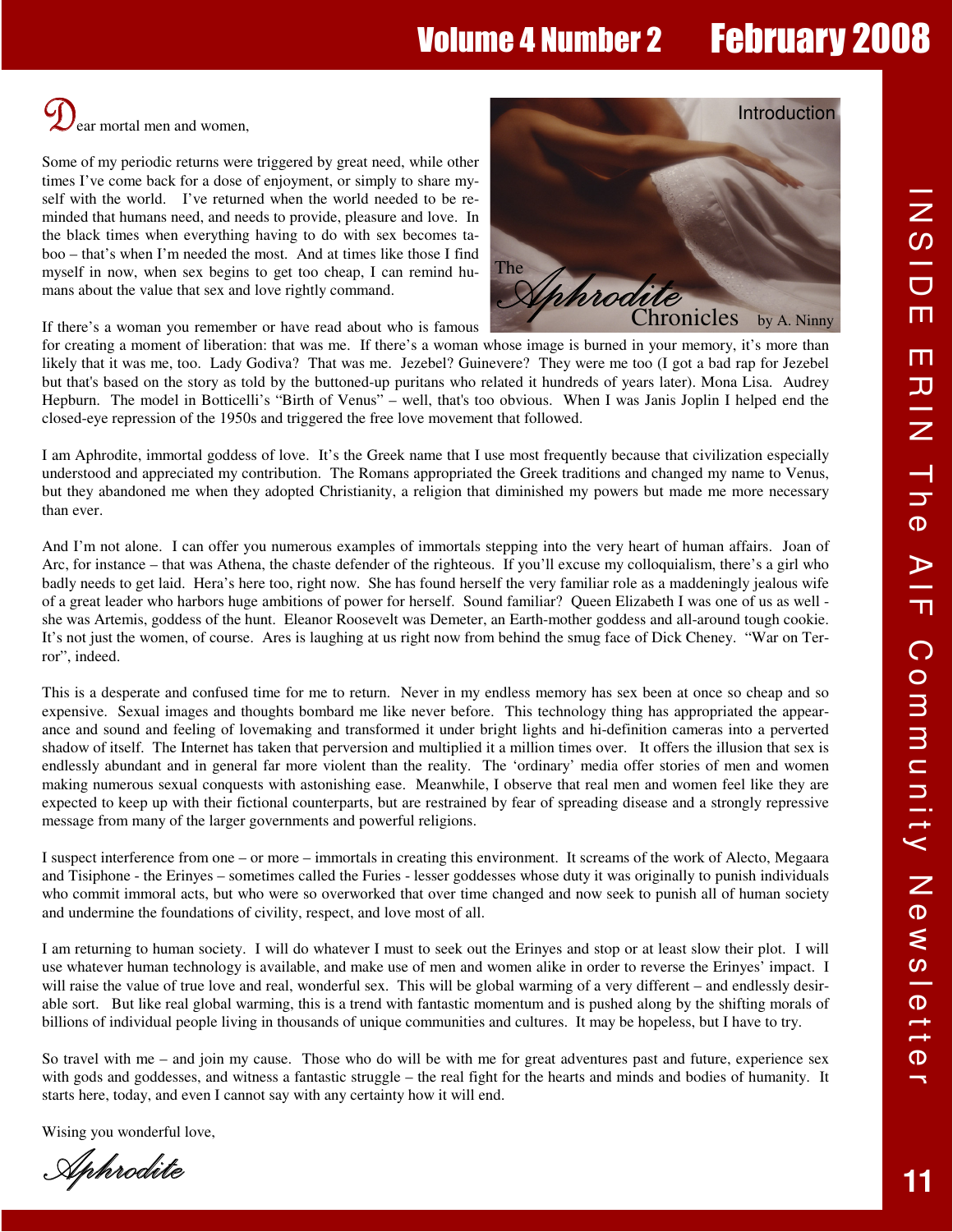# **State of Mind**

A Review by Jhaerlyn

Game Info: State of Mind Released: Decemberish, 2007 Author: Ehlanna Platform: RAGS Size: 5.75 MB Content: m/f, f/f, mind control (rape?) Game Type: Puzzle Fest Length: Medium Reviewed: January, 2008 Extras: Graphics



#### **Basic Plot**

You're a college student who wakes up the day a report is due, but you can't find your research material. You DO find a magic scroll that confers on you some "wisdom" that opens the door to using the arcane arts to acquire the paper that you need, and enjoying yourself along the way.

#### **Overall Thoughts**

State of Mind is a pleasant little game that is just challenging enough to be fun, but simple enough to be played in one sitting at work or home, especially if you are on hold with a telephone/cell phone company. I actually enjoyed playing the game several times. If there is a negative to the author's first "official" RAGS game, I'd say it was that the pictures distracted me from written descriptions and dialogues, which were usually pretty good. A few minor spelling errors are there, but nothing too noticeable or distracting.

#### **Puzzle/Game Play**

This game basically is a series of small puzzles entwined with the over all puzzle of managing your energy and willpower to accomplish the task: to turn in your Paper. And in this game it is a challenge. I'm positive that I only did as well as I did because I had played the incomplete demo-version and so had a good hold on what needed to be done, at least to get the ball rolling. And yet, I barely made it to the end with enough energy and willpower to turn in the paper. Some readers may find the puzzles easy, but personally I found them challenging, yet intuitive. In a way, they made sense in the context of what is going on.

#### **Sex**

Some how wish there was more time for that in the game, but again, it feels like a short game. You HAVE to get done in a certain amount of time. So you can't bang EVERYONE. But, there is some sex and it's fairly good. Again, in this area I think the images are a double-edged sword. They are nice pictures, but they also detract from the sex scene. I think this part is really up to the preference of the player. Ehlanna does a good job of providing nice, though concise, descriptions of the action.

#### **Technical**

Technically works very well, there isn't an EXACT amount of energy and will needed to win, but it's set up with a range available. I found no bugs.

#### **Final Thoughts**

Can't think of anything I haven't already said. It's worth the download, it's worth the time to mess around with it. I don't think you'll even mind having to play it a few times through to get to the end. I like the fact that there isn't one specific formula to get to the end. And if you hit every "ride in the park", you can still win, though it'll be tricky ;) Curiously, couldn't decide if sex with someone under a spell would be considered rape or not. Can a person who's been dominated (magically or otherwise) be said to have his/her own will? Thanks for reading my very first review. Please feel free to critique and give pointers on how to do it better :D

<u>In the Common Section</u> Z (၇ <u>In the Common State State State State State State State State State State State State State State State State State State State State State State State State State State State State State State State State State State Sta</u>  $\overline{\mathbf{J}}$ 

m<br>m

 $\overline{\mathbf{U}}$ <u>In the Common State State State State State State State State State State State State State State State State State State State State State State State State State State State State State State State State State State Sta</u>